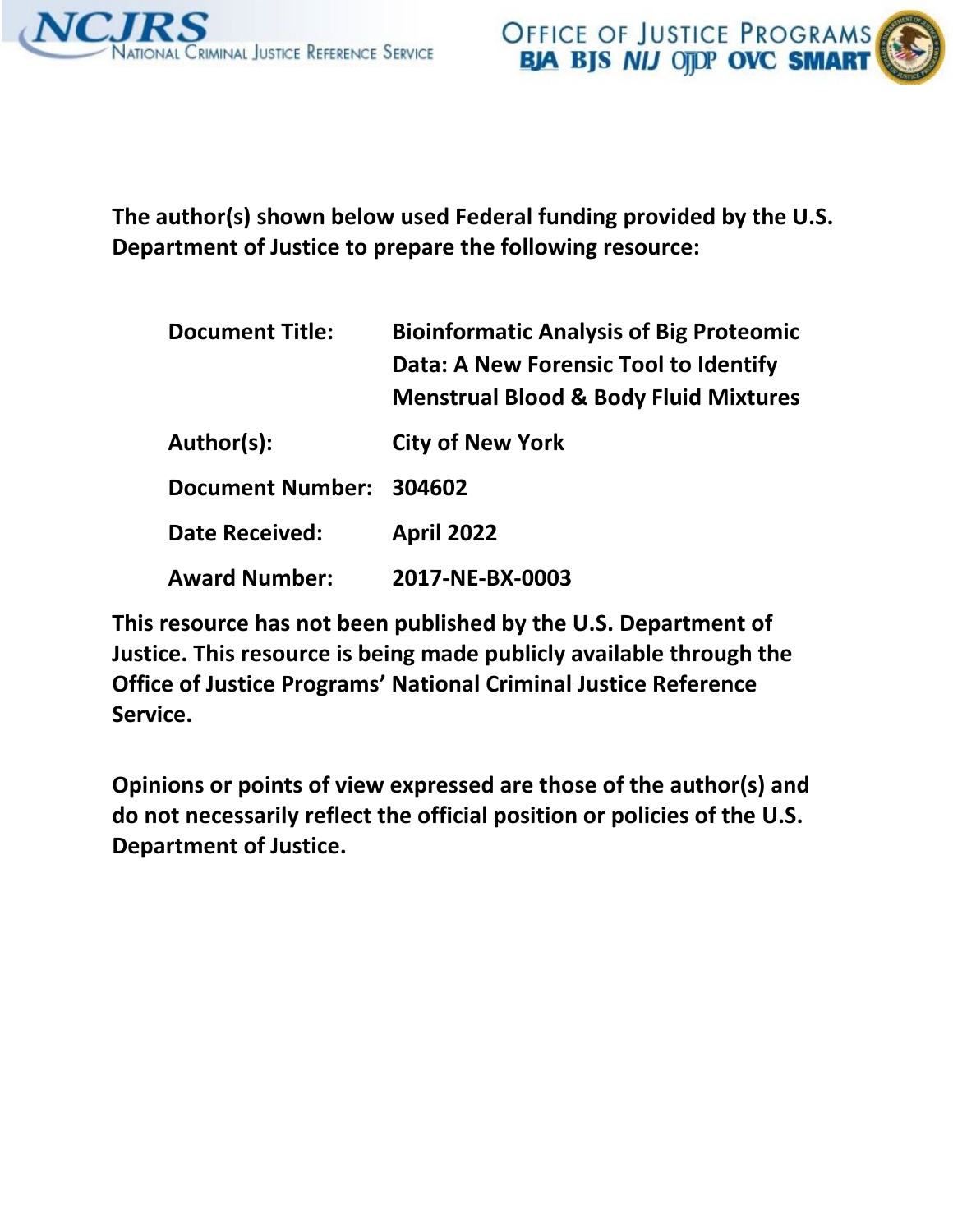Bioinformatic Analysis of Big Proteomic Data: A New Forensic Tool to Identify Menstrual Blood & Body Fluid Mixtures

**Final Summary**: NIJ Grant 2017-NE-BX-0003, *Bioinformatic Analysis of Big Proteomic Data: A New* 

*Forensic Tool to Identify Menstrual Blood & Body Fluid Mixtures*

*This summary follows the NIJ Post Award Reporting Requirements issued March 28, 2019 and is divided* 

*into the four prescribed sections 1) Purpose 2) Research Design & Methods, 3) Data Analysis & Findings* 

*and 4) Implications for Criminal Justice Policy and Practice.*

# **Abbreviations**

ABC – ammonium bicarbonate ACN – acetonitrile AUROC - area under receiver operating characteristic BCA – bicinchoninic acid assay BSA bovine serum albumin CI – confidence Interval CD2 – clotted day 2 venous blood CPLC – combinatorial peptide ligand chromatography CW2 – clotted week 2 venous blood DDA – data-dependent acquisition FDR – false discovery rate IDA – Information Dependent Acquisition k-NN - k-nearest neighbor LC – liquid chromatography MALDI TOF/TOF – matrix-assisted laser desorption/ionization time-of-flight/time of flight mass spectrometer

MB – menstrual blood

MS – mass spectrometry MS/MS – tandem mass spectrometry NP-40 – Nonidet P-40 NYC OCME – New York City Office of Chief Medical Examiner PBS – phosphate buffered saline PSM – peptide spectrum match Q-TOF – quadrupole time of flight mass spectrometer SDC – sodium deoxycholate SDS – sodium dodecyl sulfate SVM - support vector machine SWATH-MSs – sequential window acquisition of all theoretical mass spectra TCEP – (tris(2-carboxyethyl)phosphine) UD2 – unclotted day 2 venous blood UW2 – unclotted week 2 venous blood VB – venous blood

This resource was prepared by the author(s) using Federal funds provided by the U.S. Department of Justice. Opinions or point of view expressed are those of the author(s) and do not necessarily reflect the official position of policies of the U.S. Department of Justice.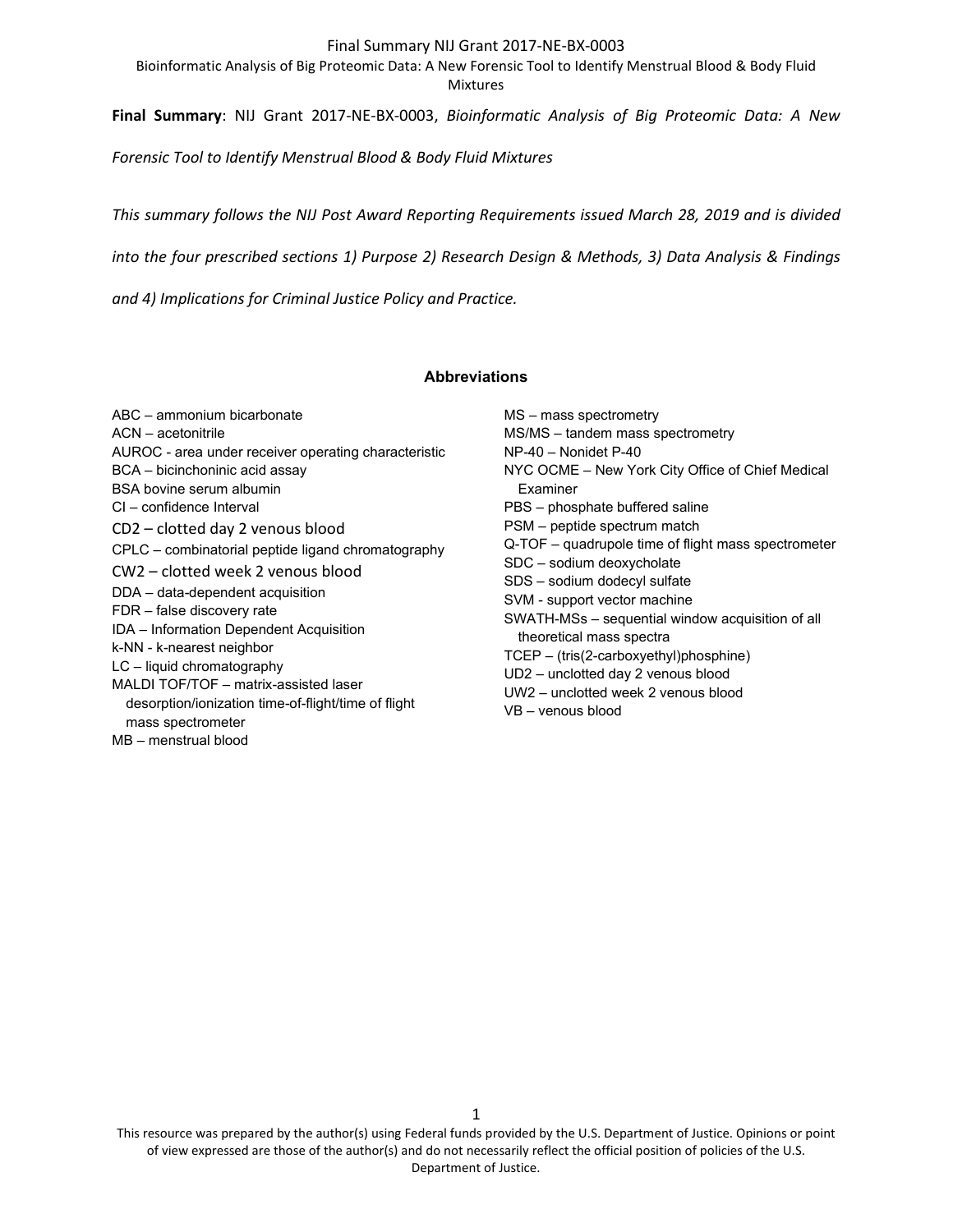Bioinformatic Analysis of Big Proteomic Data: A New Forensic Tool to Identify Menstrual Blood & Body Fluid Mixtures

- **1. Purpose -** The overarching goal of this application is to employ the power of bioinformatics to harness the vast amounts of proteomic mass spectrometry body fluid data to develop a predictive model with strong statistical confidence able to identify menstrual blood and to distinguish it from venous blood, venous blood menstrual blood mixtures, as well as from venous blood mixed with other body fluids such as saliva, semen and vaginal fluid.
- **1.1.Statement of Problem** The ability to distinguish menstrual from circulating blood poses distinct problems for forensic scientists. Compared to the more commonly tested forensic body fluids, blood, saliva and semen, which have easily identifiable abundant marker proteins due to the biological functions these proteins perform in their respective body fluids (e.g. hemoglobin, amylase and semenogelin, respectively), menstrual blood is a mixture of the uterine endometrium, vaginal secretions and most abundantly, blood. This poses three problems: i) identifying unique or highly enriched markers in the endometrium (especially that are distinct from those in cells and secretions from the vaginal canal, ii) consistently detecting these inherently low abundant markers in a body fluid that varies daily, and iii) demonstrating that the test is confirmatory with a bioinformatics model capable of giving a predictive value.
- **1.2.Objectives:** A confirmatory test for the identification of menstrual blood has been a long-term goal of the forensic community. Such a test would improve just outcomes in our judicial system. Achieving a predictive model with strong statistical confidence that can identify menstrual blood and distinguish it from other body fluids may also help establish predictive models for other body fluid mixture deconvolutions.
- **2. Research Design & Methods:** The main objective of this application was to find out if big data can be used to differentiate between menstrual blood and venous blood. To achieve this goal, a) one hundred samples of menstrual and venous blood would have to be collected from donors in order to attain a statistically significant sample size, b) samples would have to be extracted

This resource was prepared by the author(s) using Federal funds provided by the U.S. Department of Justice. Opinions or point of view expressed are those of the author(s) and do not necessarily reflect the official position of policies of the U.S. Department of Justice.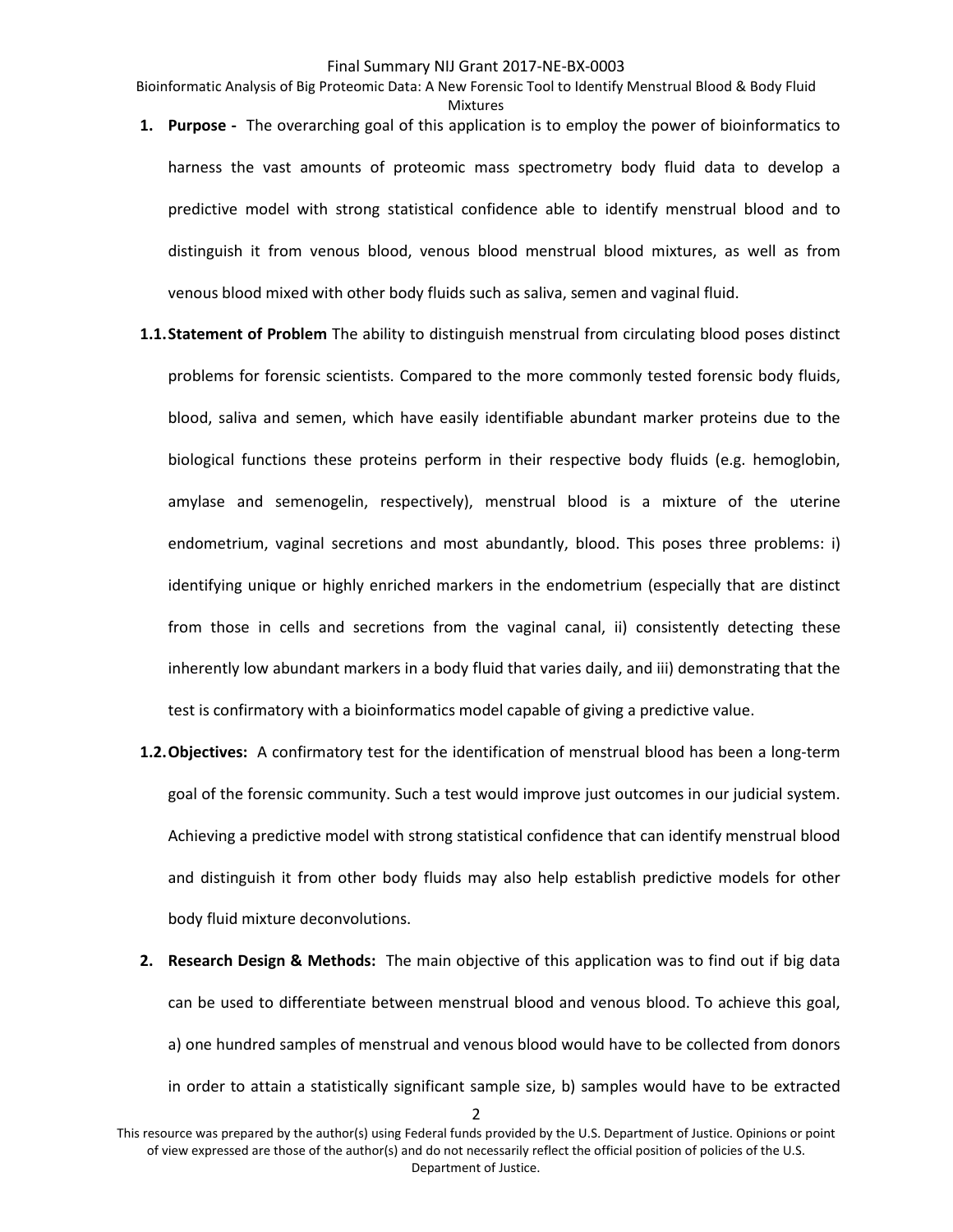Bioinformatic Analysis of Big Proteomic Data: A New Forensic Tool to Identify Menstrual Blood & Body Fluid Mixtures and processed for HPLC-MS analysis for all detectable proteins, and c) the big data generated from the mass spectrometer would have to be evaluated to create a predictive model. These tasks required the expertise of two institutions: 1) the New York City Office of Chief Medical Examiner for sample collection, extraction and data processing and 2) New York University (**NYU**) for bioinformatic analysis, predictive model creation and testing. Experimental design and execution are described below.

- **2.1.Sample Selection & Collection –** Menstrual blood and venous blood were collected from 100 volunteers. All 100 donors gave one menstrual blood sample from the second day of their period, and one venous blood sample on the same day. In addition, 24 donors gave an additional venous blood sample approximately two weeks following the second day of menses. To evaluate the possibility that clotted venous blood (typical forensic sample) and unclotted venous blood might have different proteomes, both clotted and unclotted venous blood samples were examined. All together we collected 332 samples, 100 menstrual blood and 232 venous blood samples (109 clotted and 123 unclotted). Menstrual blood was collected using menstrual cups, where donors were asked to leave the cup in place for six to eight hours of their second day of menses. Contents were then transferred into 50 mL conical tubes to be returned to the OCME. Venous blood samples were collected using a finger lance into an anticoagulantcoated microcentrifuge tube. All samples were stored at -80°C.
- **2.2.Protein Extraction & Analysis -** Menstrual blood samples were homogenized in one milliliter of phosphate buffered saline (**PBS**) and aliquoted into two milliliter tubes with the total volume noted for each sample. For routine protein extraction, samples were solubilized in 10 volumes of 50 mM ammonium bicarbonate (**ABC**) with 1% sodium deoxycholate (**SDC**). All samples were quantified using the bicinchoninic acid (**BCA**) protein assay with BSA as a standard. Samples were reduced with tris(2-carboxyethyl) phosphine, alkylated with iodoacetamide, and digested

This resource was prepared by the author(s) using Federal funds provided by the U.S. Department of Justice. Opinions or point of view expressed are those of the author(s) and do not necessarily reflect the official position of policies of the U.S. Department of Justice.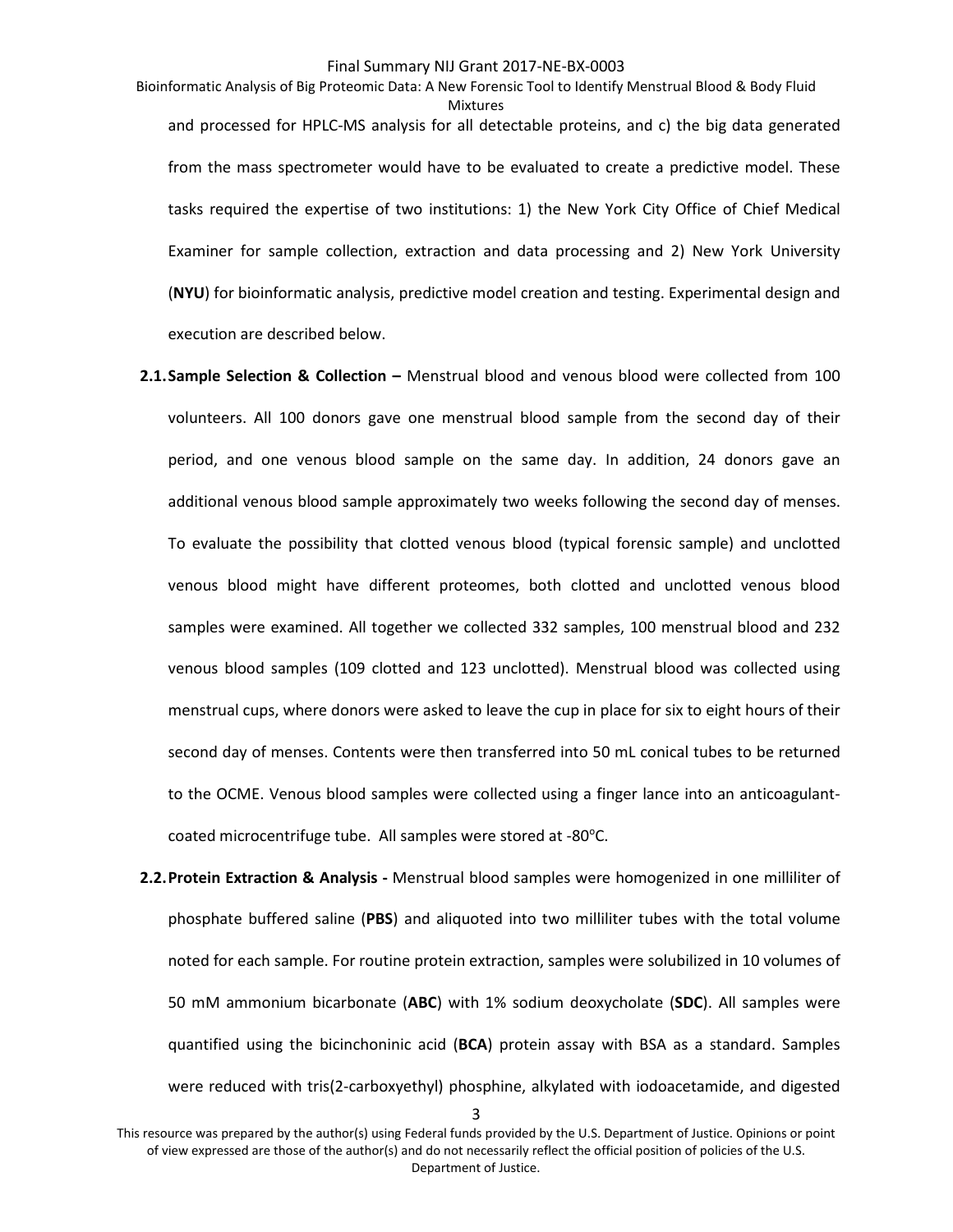Bioinformatic Analysis of Big Proteomic Data: A New Forensic Tool to Identify Menstrual Blood & Body Fluid Mixtures overnight with trypsin. Following digestion, 500 ng of sample were loaded on each of the two independent C-18 HPLC columns, eluted with 60 minute 6%-40% ACN concave gradients, followed by SWATH MS.

# **3. Data Analysis & Findings**

**3.1.Cohort Demographics** The cohort of donors ranged from ages 18-49. The average and median age was 28. Ethnicity of the donors (self-reported) consisted of 53% White, 19% Asian, 16% Hispanic, 7% Black and 5% mixed. Fifty-six percent of the donors described their menses as normal flow, 27% as light, 15% as heavy and two individuals preferred not to say. Thirty-nine percent of the donors used hormonal contraceptive, 39% used non-hormonal methods, and 22% preferred not to say.

# **3.2.Library Generation:**

**3.3.**A menstrual/venous blood peptide library was generated in order to perform SWATH MS acquisition on all samples. The library was created from a subset of menstrual and venous blood samples using an independent data acquisition (**IDA**) method. Ten sets (a total of 60 samples) were analyzed twice. Each set consisted of one individual's menstrual blood sample and two venous blood samples - one taken two days after menses and the other taken two weeks after menses. Samples from each donor were prepared by two methods: first, using total protein extraction, and second, using a depletion method (combinatorial peptide ligand chromatography, **CPLC**) to enrich for low abundance proteins. Proteins and peptides were identified using ProteinPilot 5.0 software (Sciex) searched against a publicly available database of human proteins (UniProt Human database, April 2019). The SWATH library was generated with both menstrual and venous blood samples from a total of 134 IDA runs. The library consisted of 4,584 peptides and 545 proteins. Library underwent stringent refinement and

This resource was prepared by the author(s) using Federal funds provided by the U.S. Department of Justice. Opinions or point of view expressed are those of the author(s) and do not necessarily reflect the official position of policies of the U.S. Department of Justice.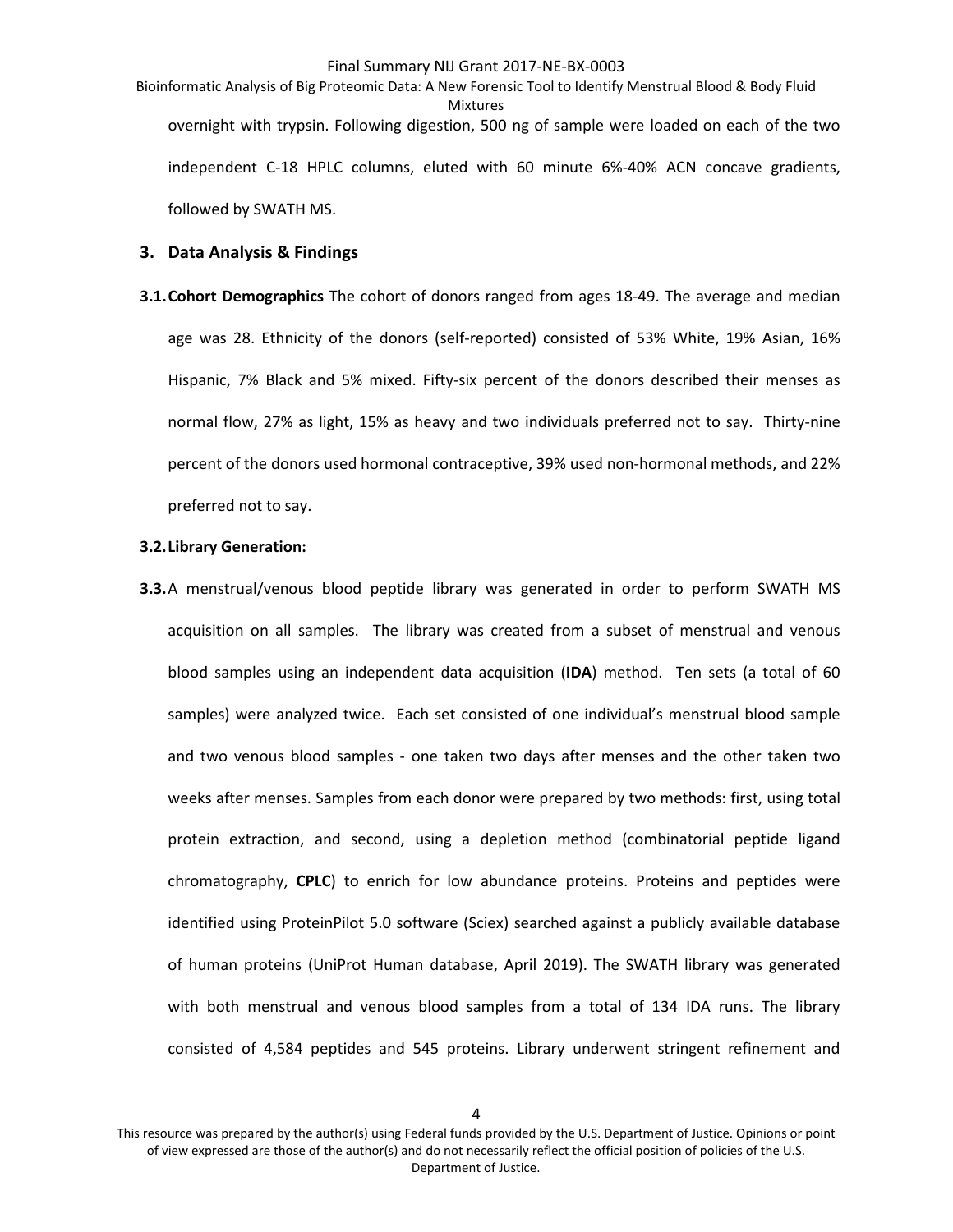- Bioinformatic Analysis of Big Proteomic Data: A New Forensic Tool to Identify Menstrual Blood & Body Fluid Mixtures filtering ensuring high-quality sequence matches, allowing for a less conservative false discovery rate (**FDR**).
- **3.4.Data Processing:** All 332 samples, 100 menstrual blood and 232 venous blood (123 unclotted and 109 clotted) were processed using an XIC window of 10 minutes, and an XIC width of 75 ppm. XIC 10 was run using the library we built with ProteinPilot 5.0. Number of peptides per proteins was set to one thousand, number of transitions per peptide was set to six, peptide confidence interval to 95% and the FDR threshold was eliminated.

# **3.5.Predictive Model to Distinguish Menstrual & Venous Blood**

Four supervised learning algorithms, k-nearest neighbor (**k-NN**), logistic regression, support vector machine (**SVM**) and decision trees were used on the IDA data and compared to assess their distinguishing performance in building predictive models. These four models were trained and evaluated using ten iterations of five-fold cross validation. For the analysis, all runs of both venous and menstrual blood from single donors were always partitioned together. Mean classification performance metrics for the ten iterations of cross-validation on the four models were calculated. The gradient boosted tree models (XGBoost, **XGB**) gave the highest scores for all the metrics (all  $> 0.9$ ). The gradient decision tree model also gave the highest score for sensitivity and specificity with a mean area under the curve of 0.992. The gradient decision tree algorithm gave the best performance and was selected to build the predictive model with all available SWATH data. This algorithm combines multiple decision trees to create a stronger model and is well-suited for data with highly correlated variables. It was implemented with XGBoost in R software.

Samples were assigned into training sets and testing sets based on random assignment of subjects, such that both samples (menstrual blood and venous blood during menses) from a

This resource was prepared by the author(s) using Federal funds provided by the U.S. Department of Justice. Opinions or point of view expressed are those of the author(s) and do not necessarily reflect the official position of policies of the U.S. Department of Justice.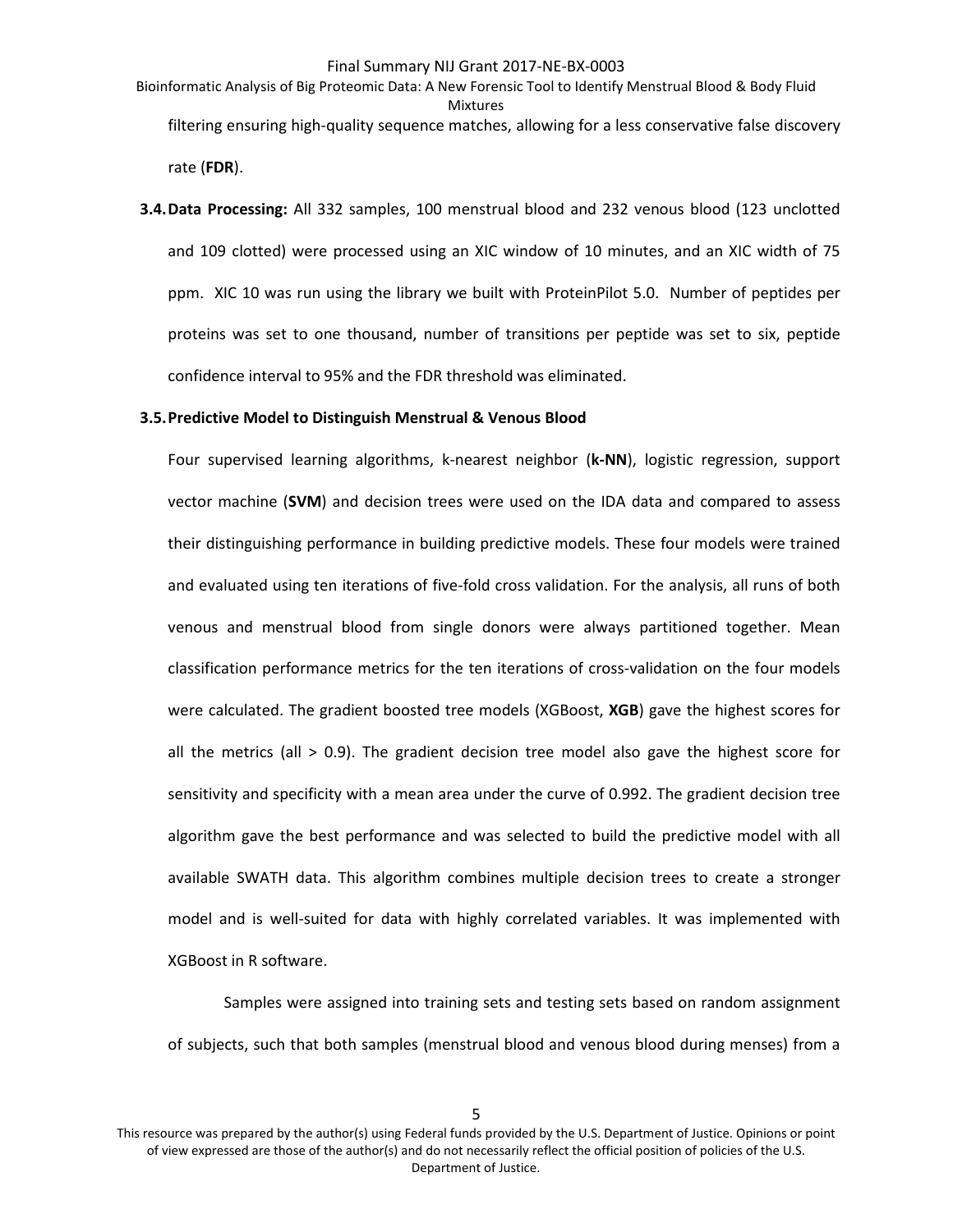Bioinformatic Analysis of Big Proteomic Data: A New Forensic Tool to Identify Menstrual Blood & Body Fluid Mixtures single individual will be included in either the training or testing set according to a randomization procedure.

Protein level area without FDR filtering was log10 transformed. Model training and evaluation was carried out in five different settings using a subset: all samples, menstrual blood and clotted venous day 2 and week 2 (MB, CD2, and CW2), menstrual and unclotted venous (MB, UD2 and CW2), menstrual and day two venous (MB, CD2 and UD2), and menstrual and week two venous (MB, CW2 and UW2). For each setting, samples were divided into five folds based on subject ID, such that all blood samples (menstrual or venous) collected from one subject was assigned to only one of the folds. Machine learning models were built to predict menstrual blood versus venous blood. All models were evaluated with five-fold cross-validation. The mean and standard error of area under receiver operating characteristic (AUROC) which represents the relation between sensitivity and specificity, and area under precision-call curve (AUPR), which measure the information retrieval in the positive class (in this case menstrual blood), were calculated across the five folds to evaluate model performance.

Two types of models, gradient boosting trees (XGBoost) and random forests were used to perform the binary classification tasks. Models on all datasets were built with the following hyper-parameters: XGBoost, max depth=6, eta=0.2, n rounds=10; random forests, n tree=101. Other hyper-parameters were set to default of the R implementation (packages 'XGBoost' and 'random forests'). Feature importance was assessed in both models by averaging the importance score (average gain for XGBoost and average decreased mean accuracy for random forests) for each feature across the five cross-validation models.

**3.6.Limits of Detection & Analysis –** Menstrual blood and venous blood samples from two individuals were used to make serial menstrual blood:venous blood dilutions (1:2.5, 1:5, 1:10, 1:100, 1:1000) in order to determine the minimum MS data necessary to accurately predict a

This resource was prepared by the author(s) using Federal funds provided by the U.S. Department of Justice. Opinions or point of view expressed are those of the author(s) and do not necessarily reflect the official position of policies of the U.S. Department of Justice.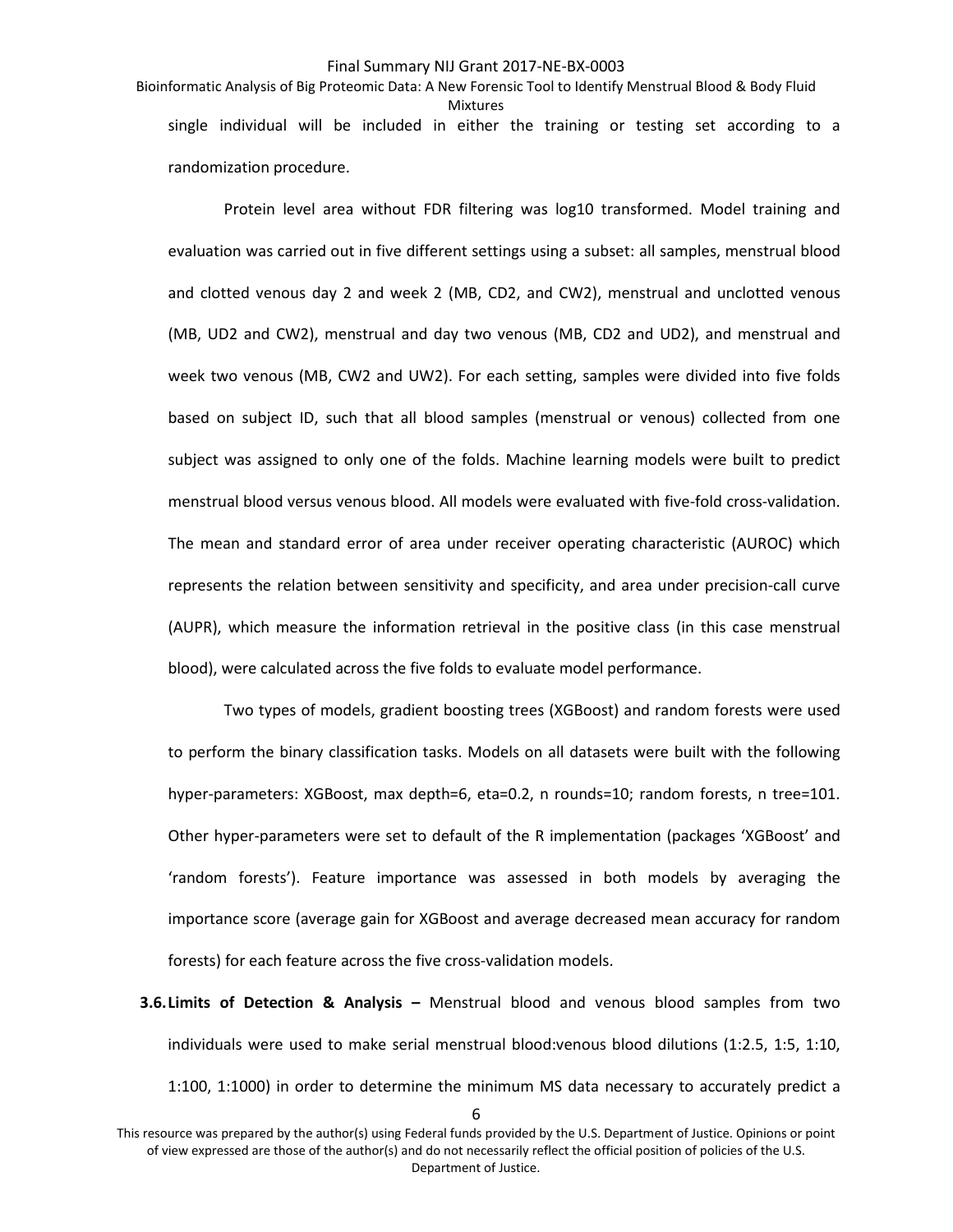Bioinformatic Analysis of Big Proteomic Data: A New Forensic Tool to Identify Menstrual Blood & Body Fluid Mixtures menstrual blood or venous blood sample. Sample preparation and mass spectrometry analysis was performed, and the approximate limit of detection was established to be 1:5. The data were analyzed by identifying if the important features in the predictive model are identified in the dilutions. An intensity vs dilution plot was to see if the important proteins from the predictive model were present in the data from these dilutions. To evaluate the predictive power of the proteomic data at different sample concentrations, full model XGBoost and random forests were built using all samples except for the ones collected from the subjects that were used to make the serial dilution samples. Proteins that ranked higher than twenty in the importance table in both the XGBoost and random forests models were selected as the top features. Exemplary important features (sp|P05109|S10A8 HUMAN, sp|P62805|H4 HUMAN and sp|P13646|K1C13\_HUMAN) were detected in serial dilutions.

**3.7.Models for Mixture Prediction -** Using the limit of detection (1:5) a series of mixtures (1:1, 1:5, 5:1) of venous blood and menstrual blood were created in order to determine if a classification model will correctly identify the major components, and to what extent the relative amounts present in the mixture can be distinguished. In addition, a series of mixtures of venous blood and semen, venous blood and saliva, and venous blood and vaginal fluid were created to determine if the presence of semen, saliva, or vaginal fluid affect prediction accuracy. Sample preparation and mass spectrometry analysis were performed as with all other samples. Samples were run in triplicate. Gradient boosting trees (XGBoost) and random forests models were constructed with all mixture data to predict whether menstrual blood was present in the sample, regardless of what else it might be in the mixture. Both the boosted tree and random forest models performed well, with mean AUPR and AUROC > 0.95. In addition, linear regression was performed between protein level intensity (log transformed) and the mix concentration (1:1, 1:5, 5:1) of the venous blood and menstrual blood mixtures. A few proteins with high R2

This resource was prepared by the author(s) using Federal funds provided by the U.S. Department of Justice. Opinions or point of view expressed are those of the author(s) and do not necessarily reflect the official position of policies of the U.S. Department of Justice.